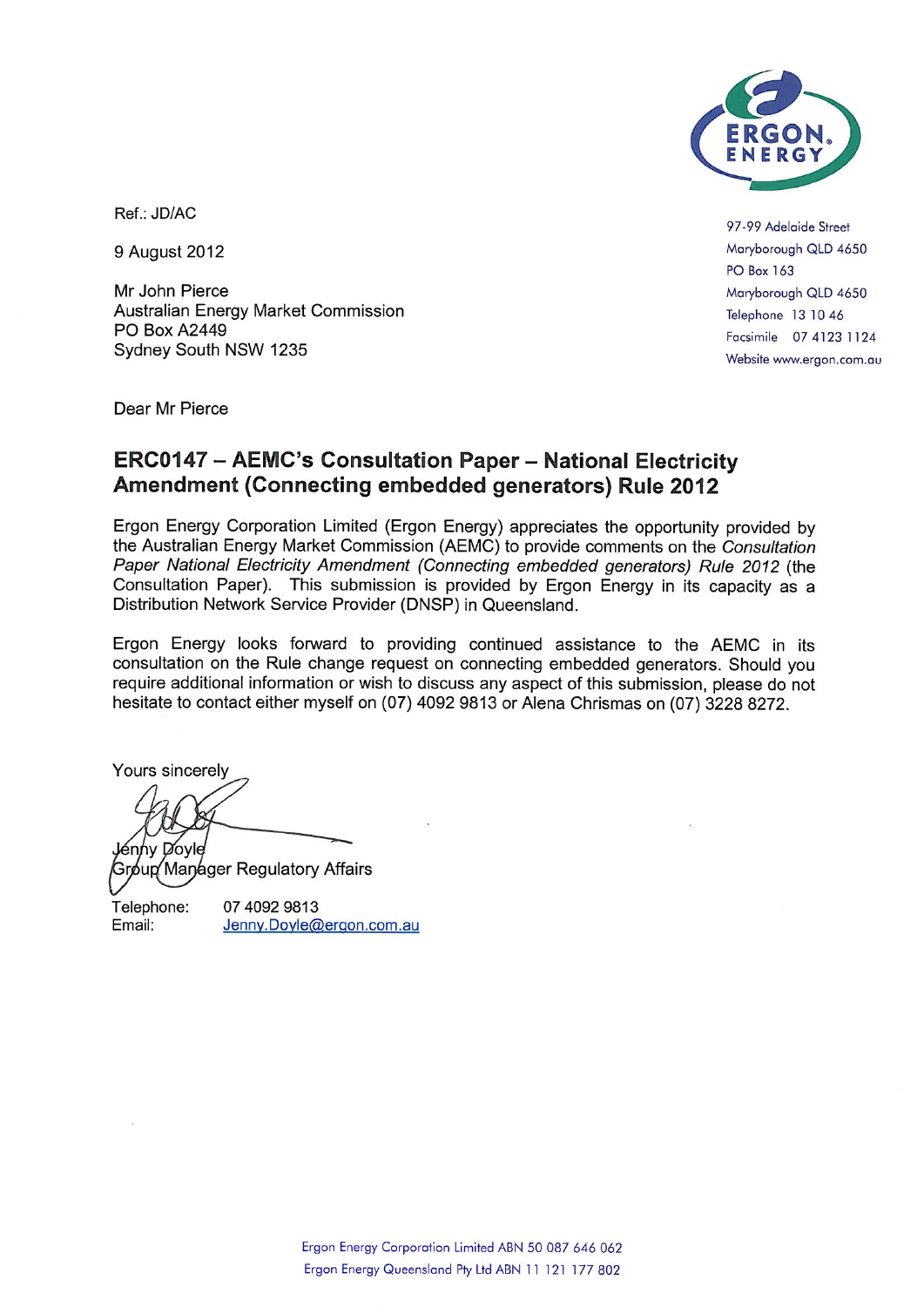# **Ergon Energy Corporation Limited**

**Submission on the** *Rule Change Consultation Paper National Electricity Amendment (Connecting embedded generators) Rule 2012*

> **Australian Energy Market Commission 9 August 2012**

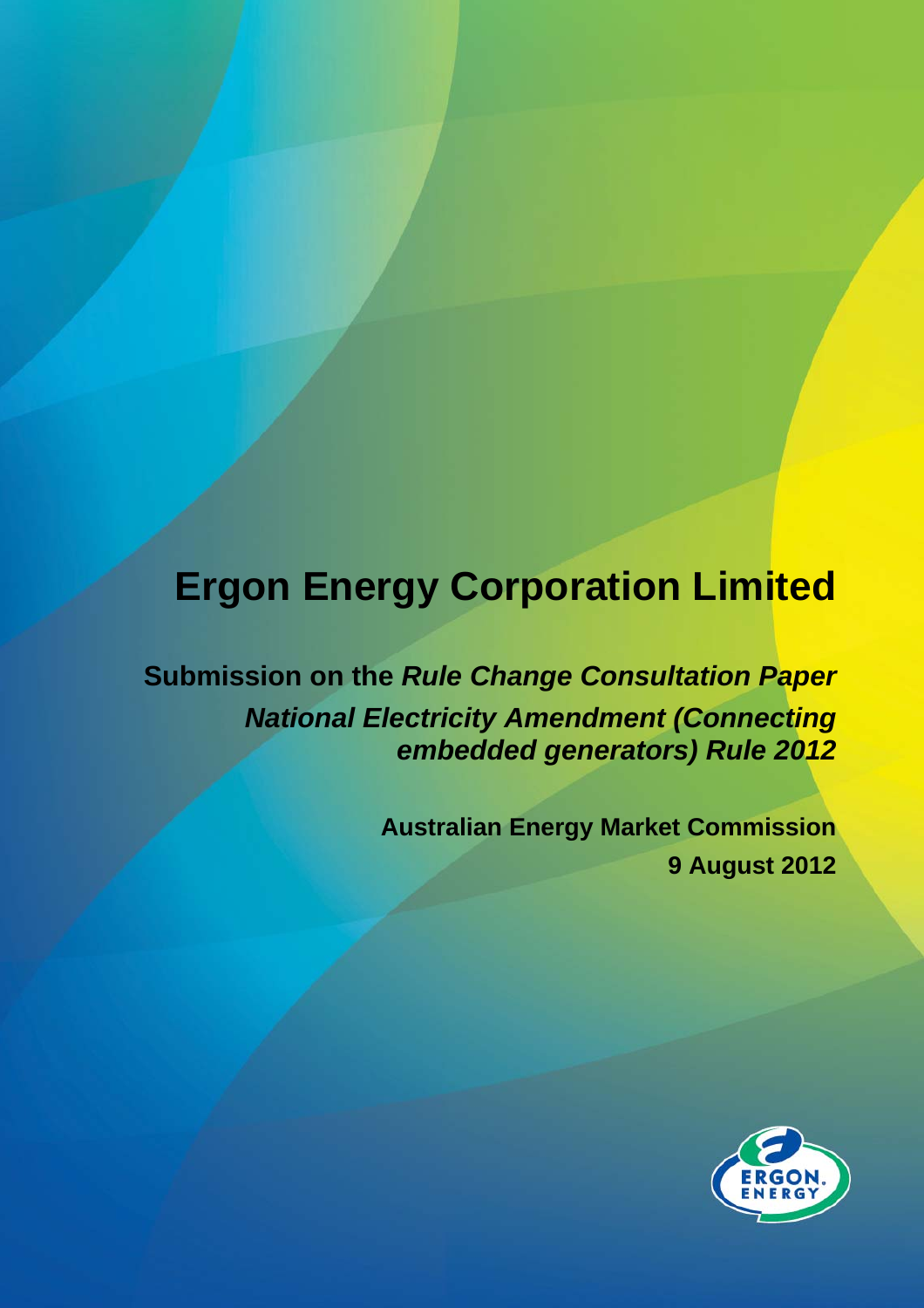

## **Submission on the Consultation Paper – National Electricity Amendment (Connecting embedded generators) Rule 2012 of Consultation Australian Energy Market Commission 9 August 2012**

This submission, which is available for publication, is made by:

Ergon Energy Corporation Limited PO Box 15107 City East BRISBANE QLD 4002

Enquiries or further communications should be directed to:

Jenny Doyle Group Manager Regulatory Affairs Ergon Energy Corporation Limited Email: [jenny.doyle@ergon.com.au](mailto:jenny.doyle@ergon.com.au) Ph: (07) 4092 9813 Mobile: 0427 156 897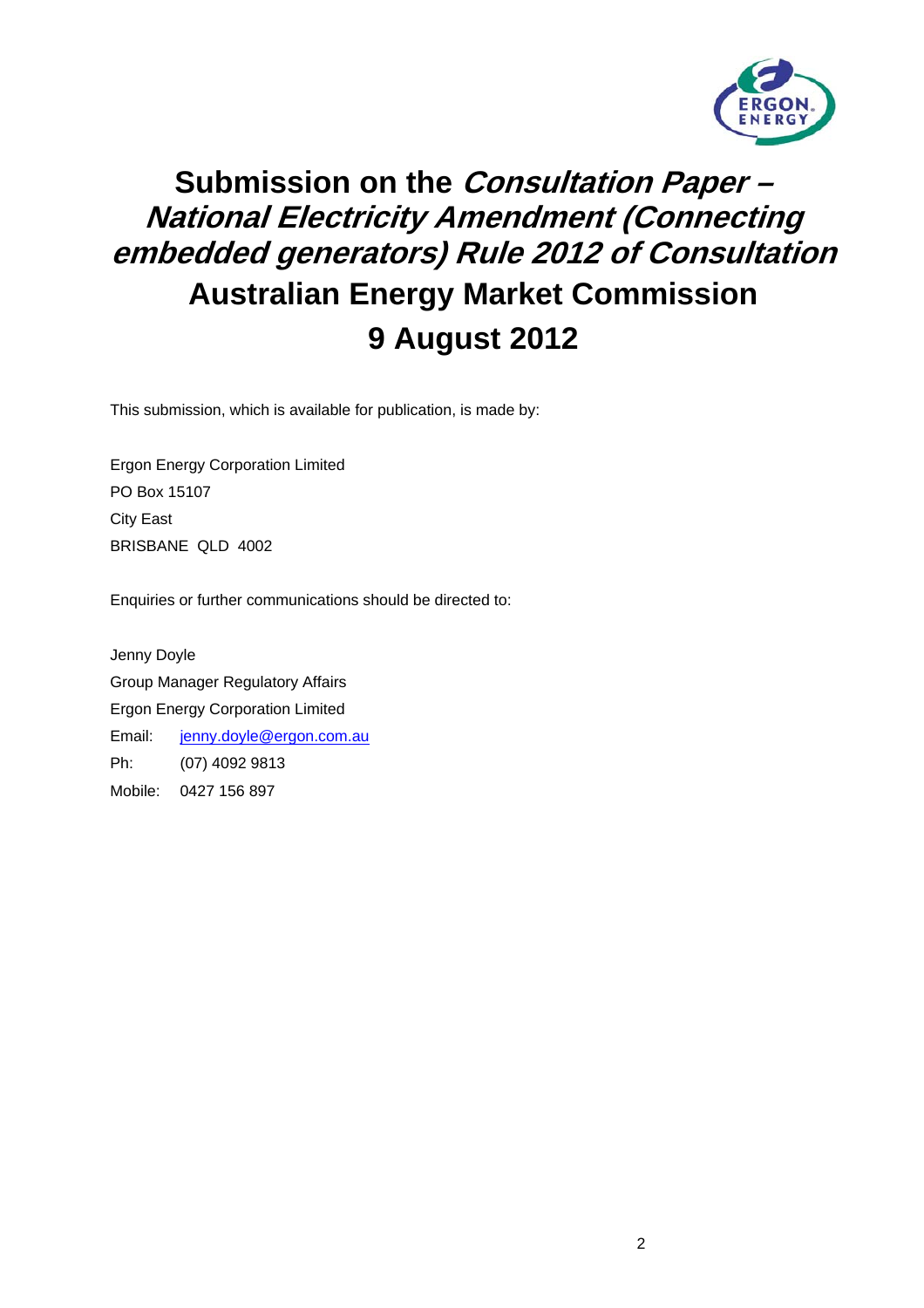

#### **1. INTRODUCTION**

Ergon Energy Corporation Limited (Ergon Energy) welcomes the opportunity to provide comments to the Australian Energy Market Commission (AEMC) on its *Consultation Paper – National Electricity Amendment (Connecting embedded generators) Rule 2012 (the Consultation Paper)*.

This submission is provided by Ergon Energy in its capacity as a Distribution Network Service Provider (DNSP) operating in Queensland. Ergon Energy is available to discuss this submission or provide further detail regarding the issues raised, should the AEMC require.

Ergon Energy provides detailed responses to the questions asked by the AEMC in section 2 of this submission. At a high level Ergon Energy provides the following key points:

- Ergon Energy supports the enhancement of the connection framework that encourages the connection of the Embedded Generators (EG).
- Ergon Energy considers that the Rule Change in its current form is not appropriate. Ergon Energy considers that the focus should be on the identification of the different classes of EG connections and the technical/access/network considerations that are associated with each class of EG, rather than trying to standardise the connection process for all EGs. The Rule change should support this and therefore aim for greater flexibility and less prescription.
- Ergon Energy considers that there may be some confusion about the obligations that rest with Ergon Energy as a DNSP in the National Electricity Market. Ergon Energy has obligations to operate, maintain (including repair and replace as necessary) and protect its supply network to ensure the adequate, economic, reliable and safe connection and supply of electricity to its customers<sup>[1](#page-3-0)</sup>. It is because of these obligations that Ergon Energy may vary the technical requirements of a connection agreement and cannot adopt a one size fits all approach.
- Ergon Energy requests that the AEMC in considering this Rule Change, note that Queensland, Victoria and New South Wales Governments have delayed the formal introduction of the National Energy Customer Framework.
- Ergon Energy agrees that it is not appropriate that EGs of the size contemplated by this Rule change should sit under Chapter 5A. Rather, they more appropriately sit under Chapter 5 of the National Electricity Rules (the Rules). Given this, the definition of non-registered EGs should be removed from Chapter 5A.
- Ergon Energy does not support the Rule Change proponents' concept that basic connections should be offered for the size contemplated by the Rule Change proponents.
- Adopting the same connection principles used to develop Chapter 5A cannot and should not be transferred as an equivalent to Chapter 5.
- Ergon Energy recommends that the next steps should focus on encouraging greater collaboration between Network Service Providers (NSPs), EG proponents, the Australian Energy Market Operation (AEMO) and other technical experts in developing appropriate access standards for different classes of EGs.

<span id="page-3-0"></span>l

section 42, *Electricity Act 1994*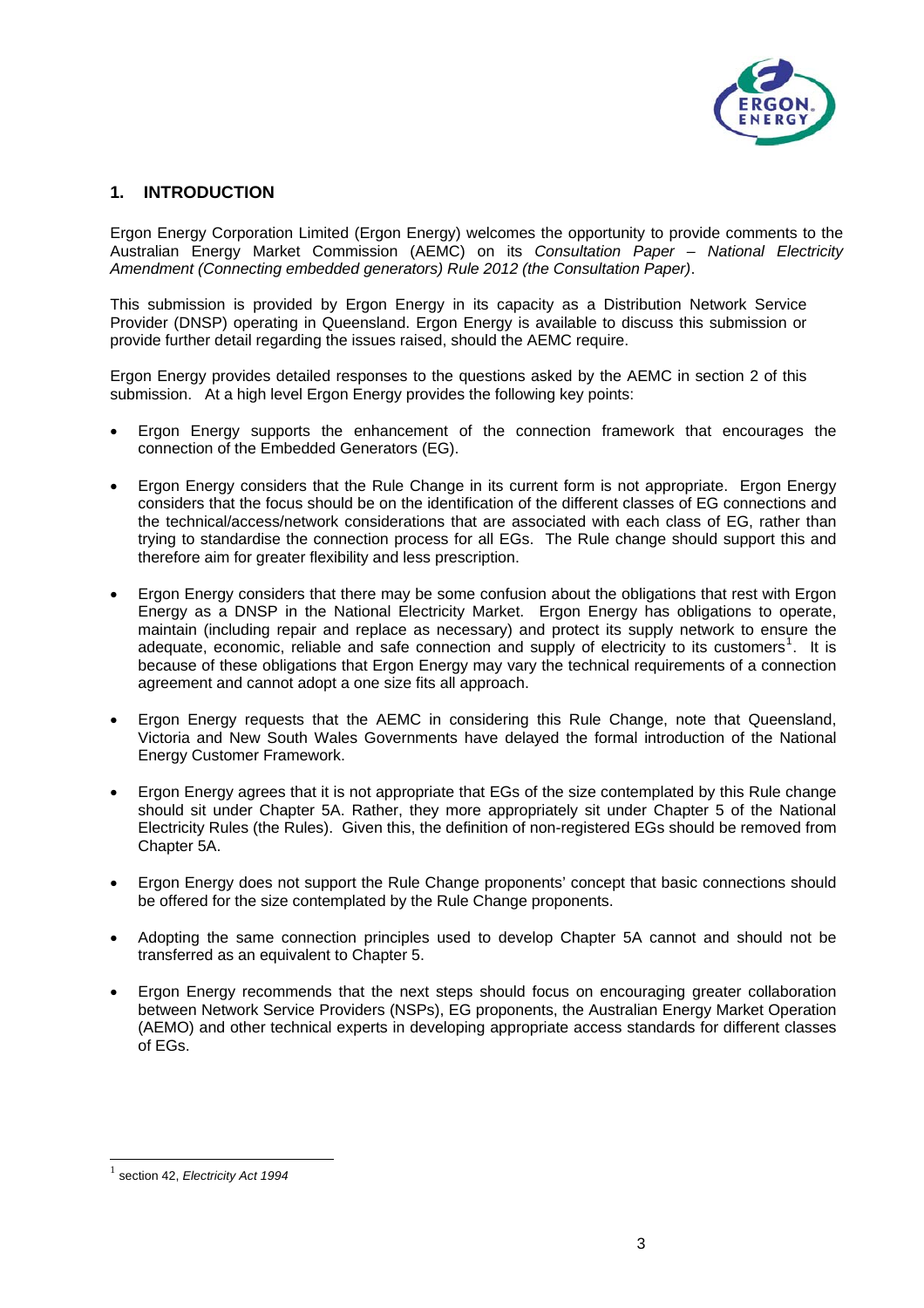

### **2. TABLE OF DETAILED COMMENTS**

<span id="page-4-0"></span>2

| Question(s)                                                                                                                                                                                                                                                               | <b>Ergon Energy Response</b>                                                                                                                                                                                                                                                                                                                                                                                                                                                                                                                                                                                                                                                                                                                                  |
|---------------------------------------------------------------------------------------------------------------------------------------------------------------------------------------------------------------------------------------------------------------------------|---------------------------------------------------------------------------------------------------------------------------------------------------------------------------------------------------------------------------------------------------------------------------------------------------------------------------------------------------------------------------------------------------------------------------------------------------------------------------------------------------------------------------------------------------------------------------------------------------------------------------------------------------------------------------------------------------------------------------------------------------------------|
| Question 1 Complying with Chapter 5<br>(a) Currently any person can require a network service provider to<br>comply with Chapter 5 or elect to use the connection procedure<br>under Chapter 5. Are there any problems or barriers to how this<br>is applied in practice? | (a) Ergon Energy provides no comment.                                                                                                                                                                                                                                                                                                                                                                                                                                                                                                                                                                                                                                                                                                                         |
| (b) If so, what are the problems and/or barriers? What are the<br>costs and impacts on stakeholders?                                                                                                                                                                      | (b) Ergon Energy provides no comment.                                                                                                                                                                                                                                                                                                                                                                                                                                                                                                                                                                                                                                                                                                                         |
| (c) How would the proposed amendment to specify that an EG has<br>the right to require a network service provider to comply with<br>Chapter 5 resolve these problems and/or barriers?                                                                                     | Ergon Energy does not agree with the Rule Change Proponent's recommendation of<br>(C)<br>giving an EG the right to require that NSPs comply with Chapter $5^2$ . This takes away<br>the commercial right of both parties to negotiate the terms and conditions of a<br>connection that should be available to both parties.<br>We do not think that a<br>standardised process is viable given that the connection of embedded generation is<br>dependent upon the following:<br>the level of generation already connected;<br>the voltage to which the generation is to be connected;<br>the size of the generation system to connected;<br>the type of generation system proposed; and<br>the electrical strength of the network at the point of connection. |
|                                                                                                                                                                                                                                                                           | Ergon Energy does not consider that a single standardised approach is appropriate<br>given the number of dependencies and technical issues associated with connecting<br>EGs. Furthermore, Ergon Energy does not agree with the Rule Change Proponents<br>amendment of the definition of EG <sup>3</sup> as Chapter 5A captures non-registered.<br>embedding generating units. Also by using the word "clarifies" it is arguable that the<br>current definition of EG is ambiguous. Ergon Energy does not consider that it is                                                                                                                                                                                                                                 |

<span id="page-4-1"></span> $^3$  Rule Change Proponent proposes that definition be amended so that it clarifies that an EG is not necessarily a registered participant.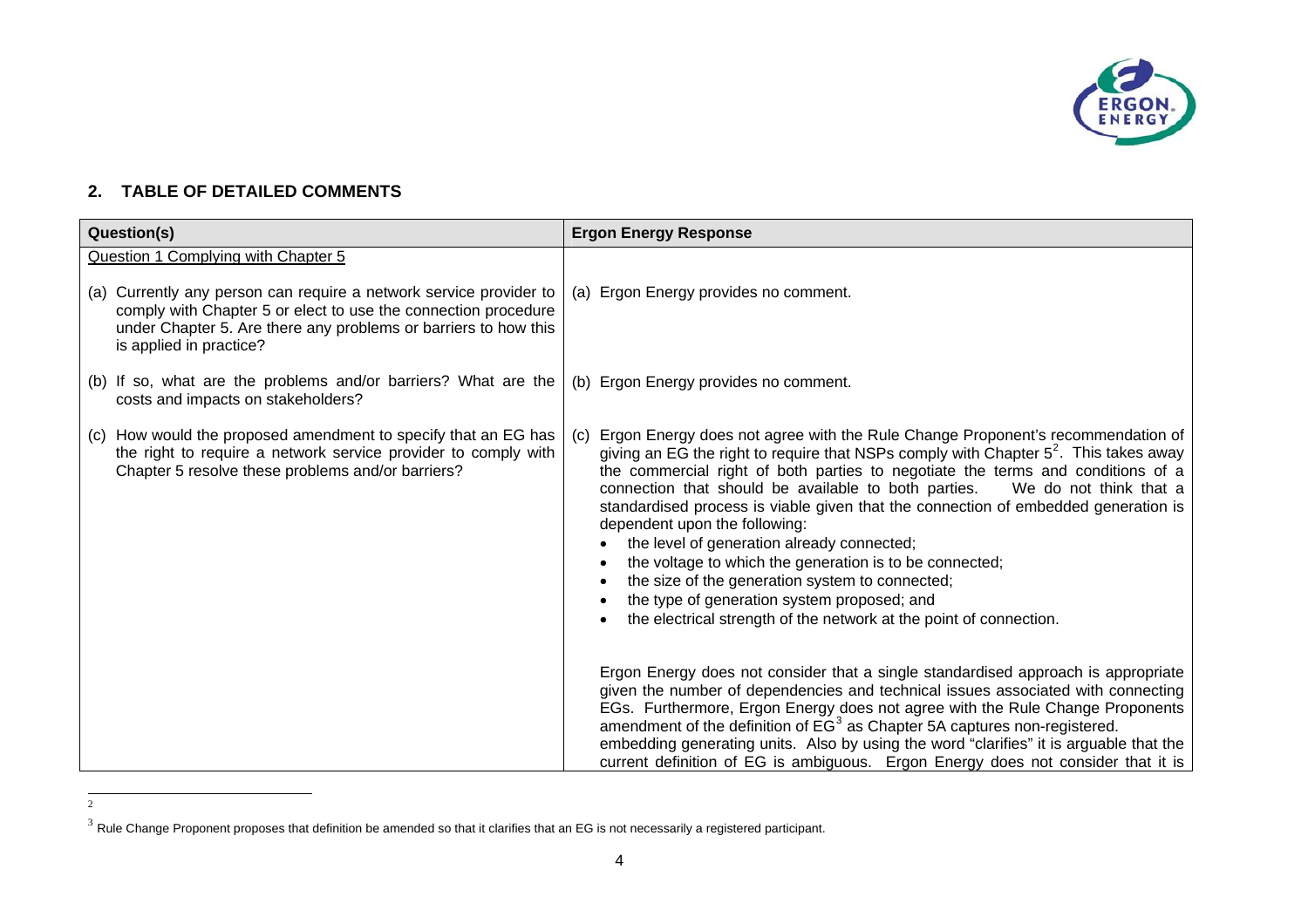

|                                                                                                                                                                                                                                                        | ambiguous as there are strict rules about registration.                                                                                                                                                                                                                                                                                                                                                                                                                                                                                                                                                                                                |
|--------------------------------------------------------------------------------------------------------------------------------------------------------------------------------------------------------------------------------------------------------|--------------------------------------------------------------------------------------------------------------------------------------------------------------------------------------------------------------------------------------------------------------------------------------------------------------------------------------------------------------------------------------------------------------------------------------------------------------------------------------------------------------------------------------------------------------------------------------------------------------------------------------------------------|
| (d) Given that any person can elect to use the connection process<br>under Chapter 5, when, and why, do non-registered EGs<br>choose not to use this process?                                                                                          | (d) Ergon Energy provides No comment.                                                                                                                                                                                                                                                                                                                                                                                                                                                                                                                                                                                                                  |
| Question 2 Good faith provisions                                                                                                                                                                                                                       | At a high level, Ergon Energy considers that there are already sufficient good faith<br>provisions contained within the Rules and that there is no evidence to suggest that<br>DNSPs do not negotiate in good faith with EG connection applicants.                                                                                                                                                                                                                                                                                                                                                                                                     |
| (a) The current NER sets out that network service providers and<br>connection applicants must conduct negotiations in 'good faith'.<br>Are there any problems associated with the application of this<br>provision?                                    | (a) Ergon Energy does not consider that there are any deficiencies in the current good<br>faith provisions as set out in clause 5.3.6(f) of the Rules.                                                                                                                                                                                                                                                                                                                                                                                                                                                                                                 |
| (b) How would the proposed amendment for an additional 'good<br>faith' impact stakeholders?                                                                                                                                                            | (b) Clause 5.1.3 sets out the principles relating to connection to the national electricity<br>grid. Ergon Energy does not support the inclusion of these 2 new clauses proposed<br>by the Rule Change Proponents. This is because, firstly these 2 proposed sub-<br>clauses are drafted in such a way to make them an obligation rather than a principle.<br>Secondly they are duplicitous; as clause 5.3.6(f) of the Rules already contains a<br>good faith entitlement and clause 5.3.2(f) of the Rules mandates that a NSP provides<br>the applicant with technical information necessary to facilitate the processing of a<br>connection enquiry. |
| Question 3 Publishing details of information requirements                                                                                                                                                                                              | Ergon Energy supports a Rule Change that looks at improving communication between<br>EG proponents and NSPs. In saying this, we are not supportive of the proponent's Rule<br>Change as the sub-rules associated with rule 5.3 of the Rules provide obligations on<br>both parties to provide information necessary to facilitate a connection.                                                                                                                                                                                                                                                                                                        |
| (a) What are the costs and benefits to distributors and EGs in<br>requiring distributors to publish information on its connection<br>process including an application form and information on<br>application fees and calculation of connection costs? | Ergon Energy sees value in providing this information but notes that there will be<br>(a)<br>limitations meaning only generic information may be provided when in reality most<br>EG proponents are site specific therefore this will not satisfy the Rule Change<br>proponents.                                                                                                                                                                                                                                                                                                                                                                       |
|                                                                                                                                                                                                                                                        | Ergon Energy highlights that our website <sup>4</sup> currently has information available to                                                                                                                                                                                                                                                                                                                                                                                                                                                                                                                                                           |

<span id="page-5-0"></span><sup>&</sup>lt;sup>4</sup> <http://www.ergon.com.au/your-business/connections/major-connections>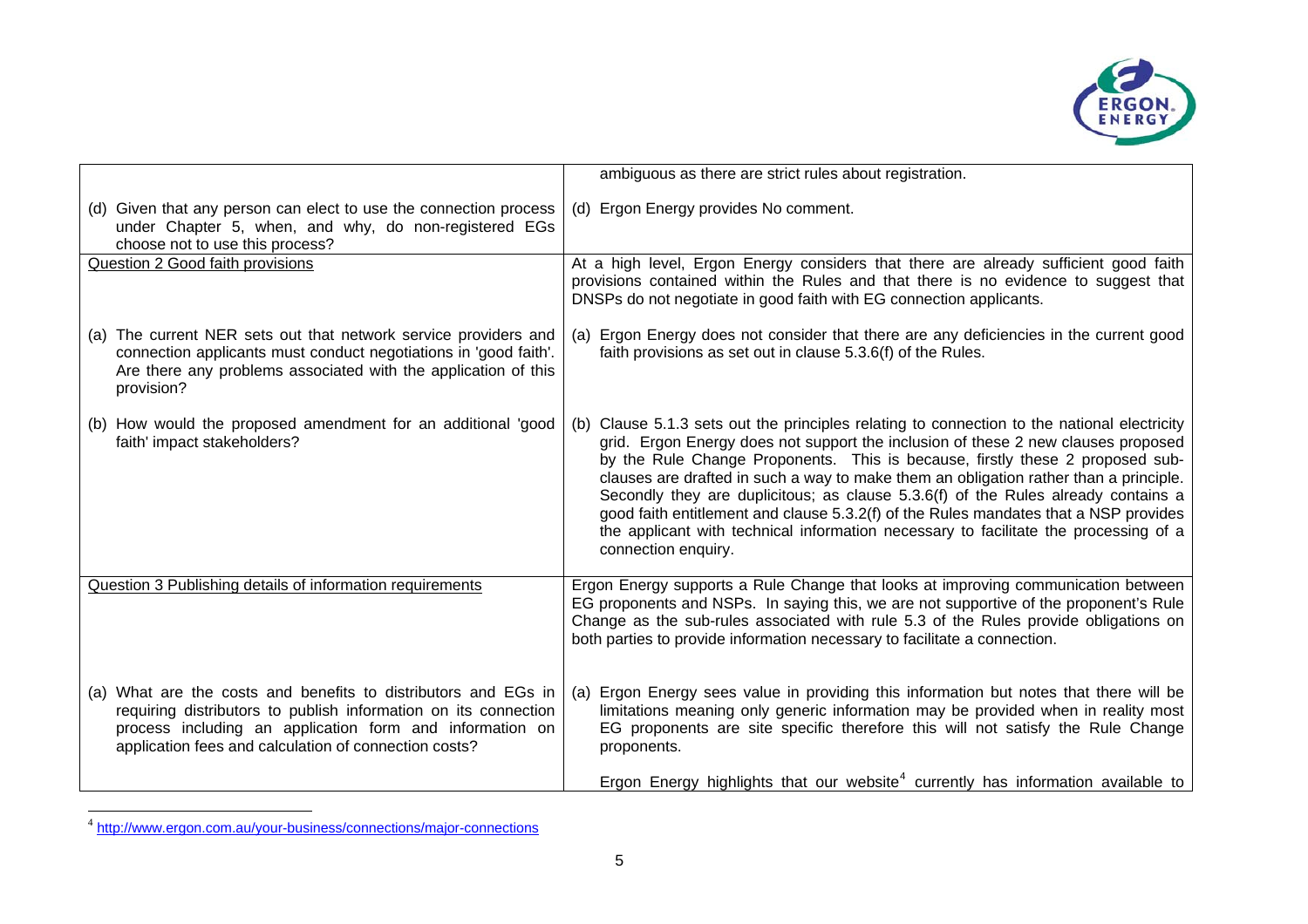

|                                                                                                                                                                                                                                                                                                                                                                |     | assist customers with their connection enquiries. In relation to costs, Ergon Energy<br>refers all customers to our Australian Energy Regulator (AER) approved Pricing<br>Proposal for each regulatory year and our Capital Contributions Policy. Both of<br>these documents are available on Ergon Energy's website and provide details of the<br>fees associated with Ergon Energy's distribution services. However, each EG<br>connection will vary by size, location and complexity many of our distribution<br>services have been determined by the AER to be Quoted Services and therefore<br>standard fees are not applicable and instead the application fees and connection<br>costs will be calculated specific to the individual EG (using the AER approved<br>formula and input rates).                                  |
|----------------------------------------------------------------------------------------------------------------------------------------------------------------------------------------------------------------------------------------------------------------------------------------------------------------------------------------------------------------|-----|--------------------------------------------------------------------------------------------------------------------------------------------------------------------------------------------------------------------------------------------------------------------------------------------------------------------------------------------------------------------------------------------------------------------------------------------------------------------------------------------------------------------------------------------------------------------------------------------------------------------------------------------------------------------------------------------------------------------------------------------------------------------------------------------------------------------------------------|
| (b) How would the proposal to add a clause that each party 'must<br>provide the other with information the other reasonably requires<br>in order to facilitate connection to the network' address any<br>problems? What are the details and examples of the current<br>communication issues that stakeholders have experienced with<br>the connection process? | (b) | Ergon Energy considers that rule 5.3 already contains adequate information<br>exchange provisions. Therefore we do not think that adding this clause is<br>necessary.                                                                                                                                                                                                                                                                                                                                                                                                                                                                                                                                                                                                                                                                |
| (c) Noting that there are currently provisions under the NER for the<br>exchange of information, what are the deficiencies of the<br>current arrangements?                                                                                                                                                                                                     | (c) | Ergon Energy provides no comment.                                                                                                                                                                                                                                                                                                                                                                                                                                                                                                                                                                                                                                                                                                                                                                                                    |
| (d) Would the demand side engagement document under the<br>distribution network planning and expansion framework rule<br>change address these information requirements?                                                                                                                                                                                        | (d) | Ergon Energy considers that the demand side engagement document will not<br>address the information requirements being proposed by the Rule Change<br>Proponents. This is because it is a forward looking document. However, Ergon<br>Energy believes that the value of this document cannot be discounted as draft<br>Schedule 5.9 (clause 5.13.1(h)) proposed under the draft National Electricity<br>Amendment (Distribution Network Planning and Expansion Framework) Rule 2012 is<br>extensive and supports the intent of the Rule Change Proponents request. Ergon<br>Energy therefore sees no value in creating onerous obligations which overlap with<br>information requirements already being provided for under the demand side<br>engagement document and generally throughout the connection process under rule<br>5.3. |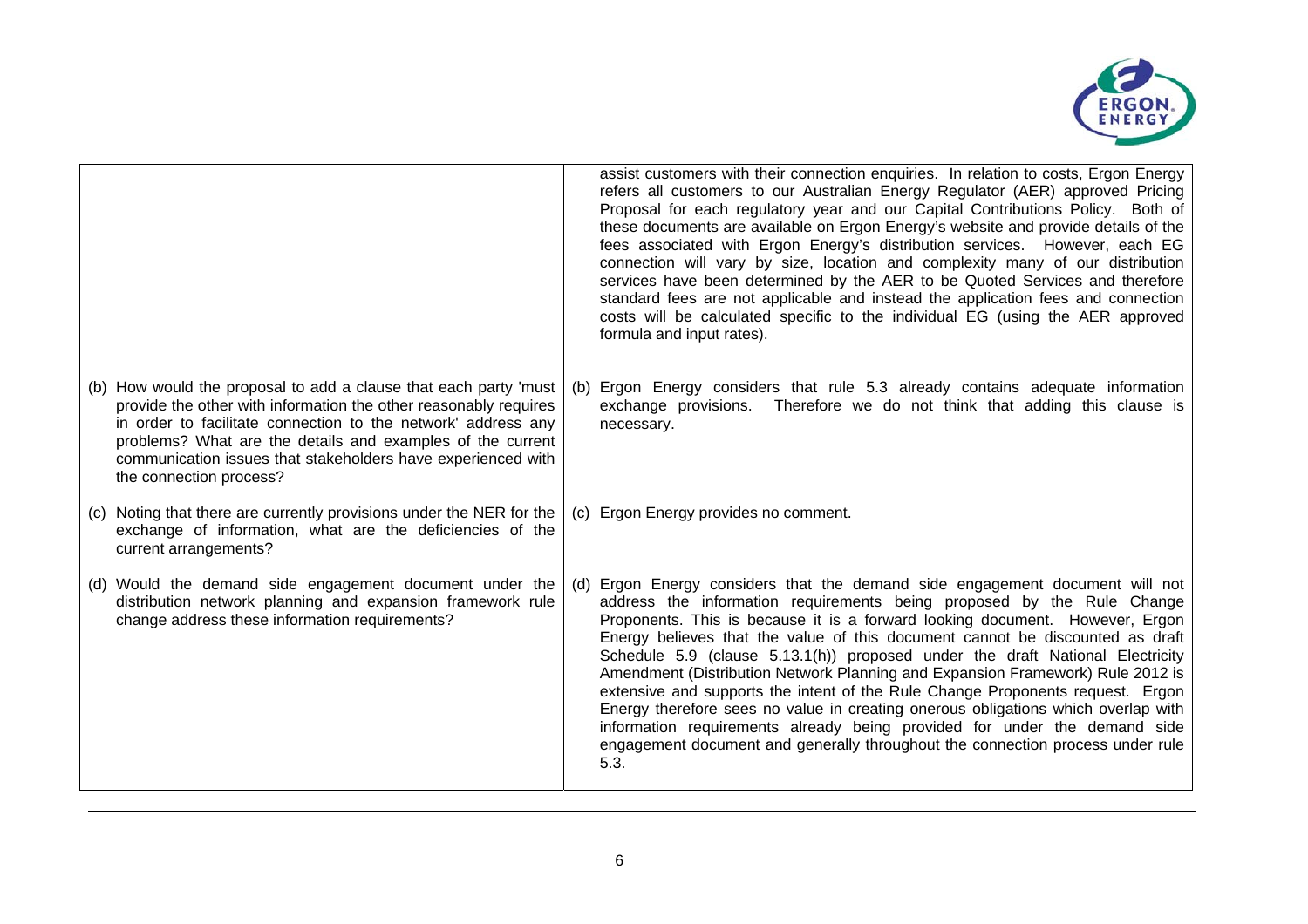

| (e) Should the proposed changes apply generally to all network<br>service providers?                                                                                                                                                                                                                                                                                                                                          | (e) Ergon Energy does not consider that the proposed changes should apply to all<br>NSPs.                                                                                                                                                                                                                                                                                                                                                                                               |
|-------------------------------------------------------------------------------------------------------------------------------------------------------------------------------------------------------------------------------------------------------------------------------------------------------------------------------------------------------------------------------------------------------------------------------|-----------------------------------------------------------------------------------------------------------------------------------------------------------------------------------------------------------------------------------------------------------------------------------------------------------------------------------------------------------------------------------------------------------------------------------------------------------------------------------------|
| Question 4 Response to connection enquiries                                                                                                                                                                                                                                                                                                                                                                                   |                                                                                                                                                                                                                                                                                                                                                                                                                                                                                         |
| (a) In stakeholders' experience, have the response that the<br>network service providers provided in response to connection<br>enquiries been clear and reasonable?                                                                                                                                                                                                                                                           | (a) Ergon Energy understands that stakeholders consider that NSP responses to<br>connection enquiries are not clear and reasonable. However, Ergon Energy<br>considers that the purpose of a connection enquiry is to provide the applicant with a<br>preliminary response. In Ergon Energy's experience often the applicant wants a full<br>scope of works and the costs associated with the connection at the enquiry stage.<br>This is not reasonable within the timeframe provided. |
| (b) Have there been experiences where a connection applicant has<br>been asked to provide information that it has already submitted<br>and, if so, why?                                                                                                                                                                                                                                                                       | Ergon Energy notes that there have been some instances where this has occurred<br>(b)<br>and it is usually because the applicant has not provided the information through our<br>required process, for example the applicant used the incorrect form.                                                                                                                                                                                                                                   |
| (c) Have there been experiences where a connection applicant has<br>been asked to provide information that it did not consider was<br>'reasonable'? How was this situation resolved?                                                                                                                                                                                                                                          | Ergon Energy has not experienced this. However, if it were to happen Ergon Energy<br>(C)<br>submits that this can be easily resolved through clarification, explanation and<br>negotiation between the parties.                                                                                                                                                                                                                                                                         |
| (d) To what extent would the requirements for distributors to<br>publish the demand side engagement document resolve any<br>issues?                                                                                                                                                                                                                                                                                           | (d) Ergon Energy considers that this may alleviate the concerns of the Rule Change<br>Proponents. Ergon Energy notes that the Rule Change Proponents responded to<br>the AEMC's Rule Change - Distribution Network Planning and Expansion<br>Framework and they supported the requirement that DNSPs are required to publish<br>an Annual Planning Review.                                                                                                                              |
| Question 5 Information to be included in offers to connect                                                                                                                                                                                                                                                                                                                                                                    |                                                                                                                                                                                                                                                                                                                                                                                                                                                                                         |
| (a) In practice to date, what information on connection costs are<br>provided in offers to connect? How is the requirement of confirming<br>to rule 5.5 being met? How are the current arrangements deficient?<br>(b) How would the proposed rule to add an 'itemised statement of<br>connection costs' improve the current arrangements? How would<br>stakeholders be impacted if this requirement were to be<br>introduced? | Ergon Energy considers that it is inappropriate to transfer the "itemised statement of<br>connection costs" that is proposed under Chapter 5A to Chapter 5. The connection costs<br>should be part of the commercial arrangements that are negotiated between the parties.<br>Ergon Energy considers that the current arrangements are appropriate and should not be<br>amended.                                                                                                        |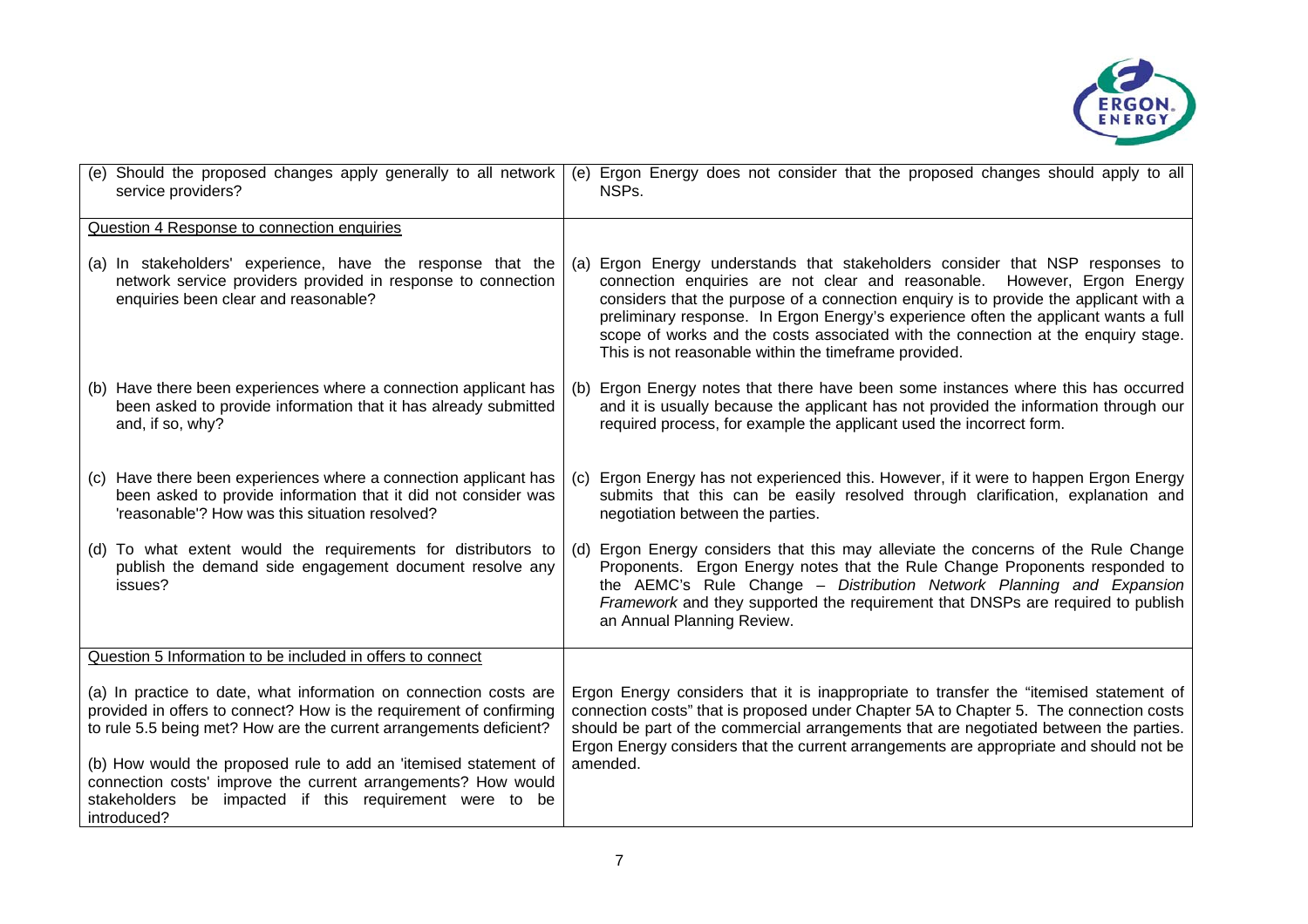

| (c) Should this requirement apply to all types of connections?                                                                                                                                                             |                                                                                                                                                                                                                                                                                                                                                                                                                                                                                                                                                                                                                                                                                                         |
|----------------------------------------------------------------------------------------------------------------------------------------------------------------------------------------------------------------------------|---------------------------------------------------------------------------------------------------------------------------------------------------------------------------------------------------------------------------------------------------------------------------------------------------------------------------------------------------------------------------------------------------------------------------------------------------------------------------------------------------------------------------------------------------------------------------------------------------------------------------------------------------------------------------------------------------------|
| Question 6 Setting out the time to connect in the preliminary<br>program                                                                                                                                                   |                                                                                                                                                                                                                                                                                                                                                                                                                                                                                                                                                                                                                                                                                                         |
| (a) Under the current arrangements (either under the NER or<br>jurisdictional arrangements), what are the typical timeframes<br>within which offers to connect are made by distributors?                                   | Once Ergon Energy receives an accepted application to connect, Ergon Energy uses<br>(a)<br>best endeavours to provide a customer with a negotiated connection offer within 65<br>business days.                                                                                                                                                                                                                                                                                                                                                                                                                                                                                                         |
| (b) What are the factors that affect the timeframe for finalising an<br>offer to connect?                                                                                                                                  | The need to undertake detailed and more complex connection design work, including<br>(b)<br>where the connection application involves:<br>non-standard Ergon Energy design;<br>planning and technical studies; and<br>site visits and inspections,<br>can affect the timeframe for finalising an offer to connect.<br>Other factors can include:<br>determination of the service classification, that is, Alternative Control Service or<br><b>Standard Control Service:</b><br>dependency on external parties, for example TNSP's providing information; and<br>Third party approvals and negotiations can lengthen the process because of the<br>technical complexity associated with connecting EGs. |
| (c) Is it feasible or practical to include a specific timeframe to<br>finalise an offer to connect at the time of preparing the<br>preliminary program? What information is currently provided in<br>preliminary programs? | Ergon Energy does not consider that it would be practical, and may not add value, to<br>(c)<br>include a specific timeframe to finalise an offer at the time of preparing the<br>preliminary program. Ergon Energy's understanding is that the customer wants to<br>know when construction will be completed, therefore the value of when an offer to<br>connect is to be made is not a primary concern as opposed to knowing the costs and<br>when construction is completed during the enquiry phases.                                                                                                                                                                                                |
| (d) If adopted, should this requirement apply to all connection<br>enquiries?                                                                                                                                              | (d) Ergon Energy does not support the recommendation to include a timeframe to<br>finalise an offer to connect.                                                                                                                                                                                                                                                                                                                                                                                                                                                                                                                                                                                         |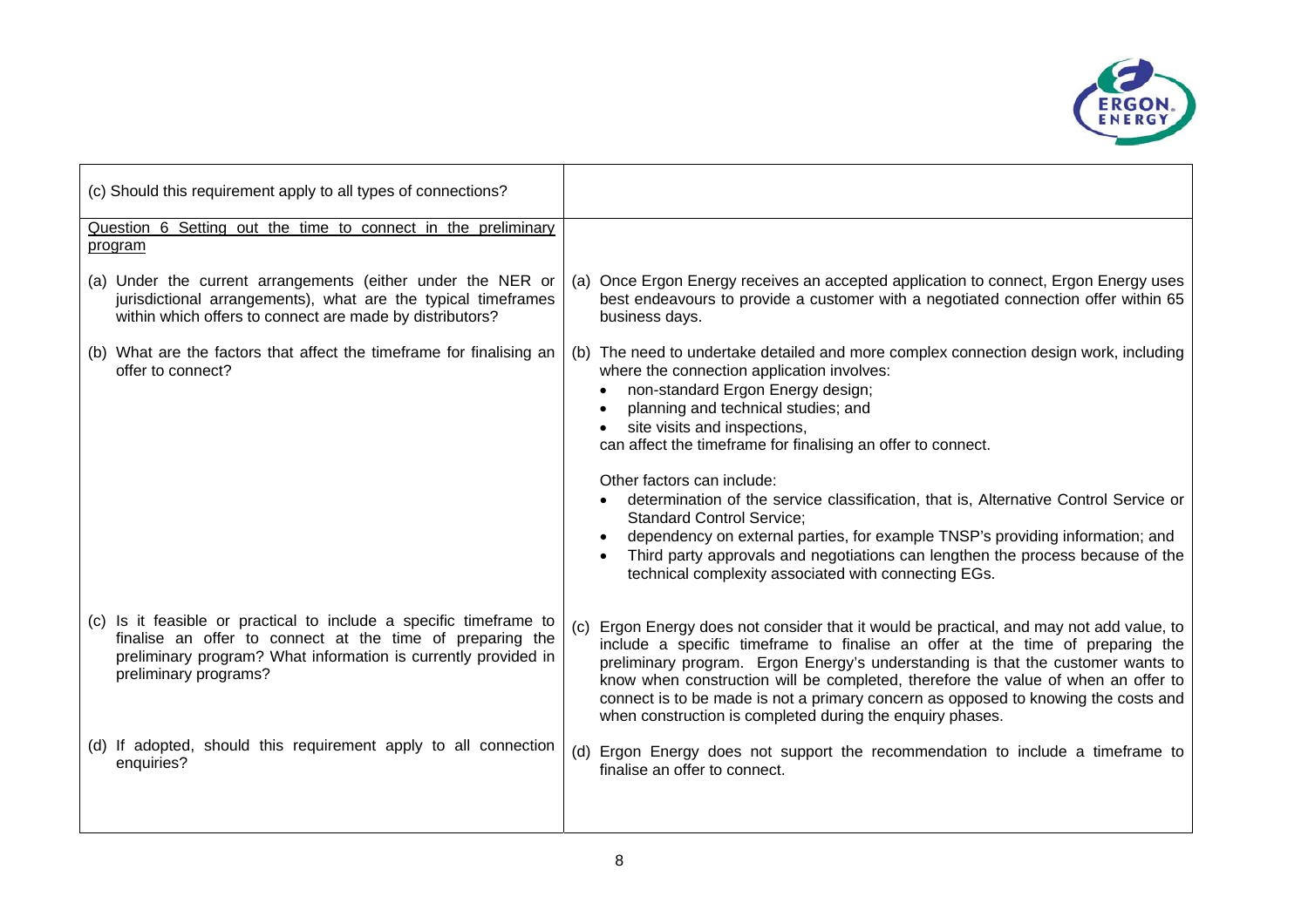

| Question 7 Providing an offer to connect within 65 business days                                                                                                                                                                                                                                                   |                                                                                                                                                                                                                                                                                                                                                                                                                                                                                                                                                     |
|--------------------------------------------------------------------------------------------------------------------------------------------------------------------------------------------------------------------------------------------------------------------------------------------------------------------|-----------------------------------------------------------------------------------------------------------------------------------------------------------------------------------------------------------------------------------------------------------------------------------------------------------------------------------------------------------------------------------------------------------------------------------------------------------------------------------------------------------------------------------------------------|
| (a) What are the factors that affect the timeframe within which<br>offers to connect may be made? What are the factors that<br>impact the process for negotiating negotiated access<br>standards?                                                                                                                  | Ergon Energy refers to comments made in 6(b). In relation to negotiating access<br>(a)<br>standards, in Ergon Energy's experience, there is a lack of knowledge regarding<br>access standards in terms of what they mean. Therefore Ergon Energy spends a<br>considerable amount of time educating proponents. Further, any negotiation of<br>access standards under rule 5.3.4A(i) means the involvement of the Australian<br>Energy Market Operator (AEMO). AEMO will assess proposed performance<br>standards under a new generation connection. |
| (b) Have there been cases (particularly in Victoria) where 65<br>business days was not sufficient to finalise an offer to connect?<br>What were the reasons for requiring more than 65 business<br>days?                                                                                                           | (b) Ergon Energy refers to response in 6(b).                                                                                                                                                                                                                                                                                                                                                                                                                                                                                                        |
| (c) How would network service providers and connection<br>applicants be affected by the proposed amendment?                                                                                                                                                                                                        | Ergon Energy considers that imposing this may result in more onerous application<br>(C)<br>requirements being imposed on connection applicants.                                                                                                                                                                                                                                                                                                                                                                                                     |
| (d) Should this requirement apply to all network service providers<br>for all connections?                                                                                                                                                                                                                         | Ergon Energy does not support this recommendation applying to all connections, as<br>(d)<br>there are too many factors outside a NSP's control. This could have far reaching<br>and unintended consequences, including capturing Registered Participants who are<br>not meant to be captured as the Rule Change proponents are seeking solutions for<br>EGs not all market participants. The connection timeframe can and is often<br>amended by both parties and this should be allowed to continue without limitation<br>imposed.                 |
| Question 8 Terms and conditions of connection                                                                                                                                                                                                                                                                      |                                                                                                                                                                                                                                                                                                                                                                                                                                                                                                                                                     |
| (a) How are the current provisions under clause $5.3.6(b)(2)$ being<br>applied? That is, are the terms and conditions for connection of the<br>kind as set out in schedule 5.6?<br>(b) In what ways are varying terms and conditions between<br>distributors a problem? Is it appropriate for distributors to have | Ergon Energy considers that the terms and conditions of connection will vary depending<br>on the technology and the size of the EG. It is completely appropriate for DNSPs to have<br>different terms and conditions because there are differing jurisdictional requirements and<br>each distribution business has different network issues. Other factors that Ergon Energy<br>considers would vary the terms and conditions may include:<br>the existing load on the network;<br>$\bullet$                                                        |
| different terms and conditions? Does this reflect relevant<br>differences in network requirements?                                                                                                                                                                                                                 | whether any other EGs are connected on that part of the network where the<br>applicant may seek to connect; and<br>the network configuration at the proposed point of connection, including the size                                                                                                                                                                                                                                                                                                                                                |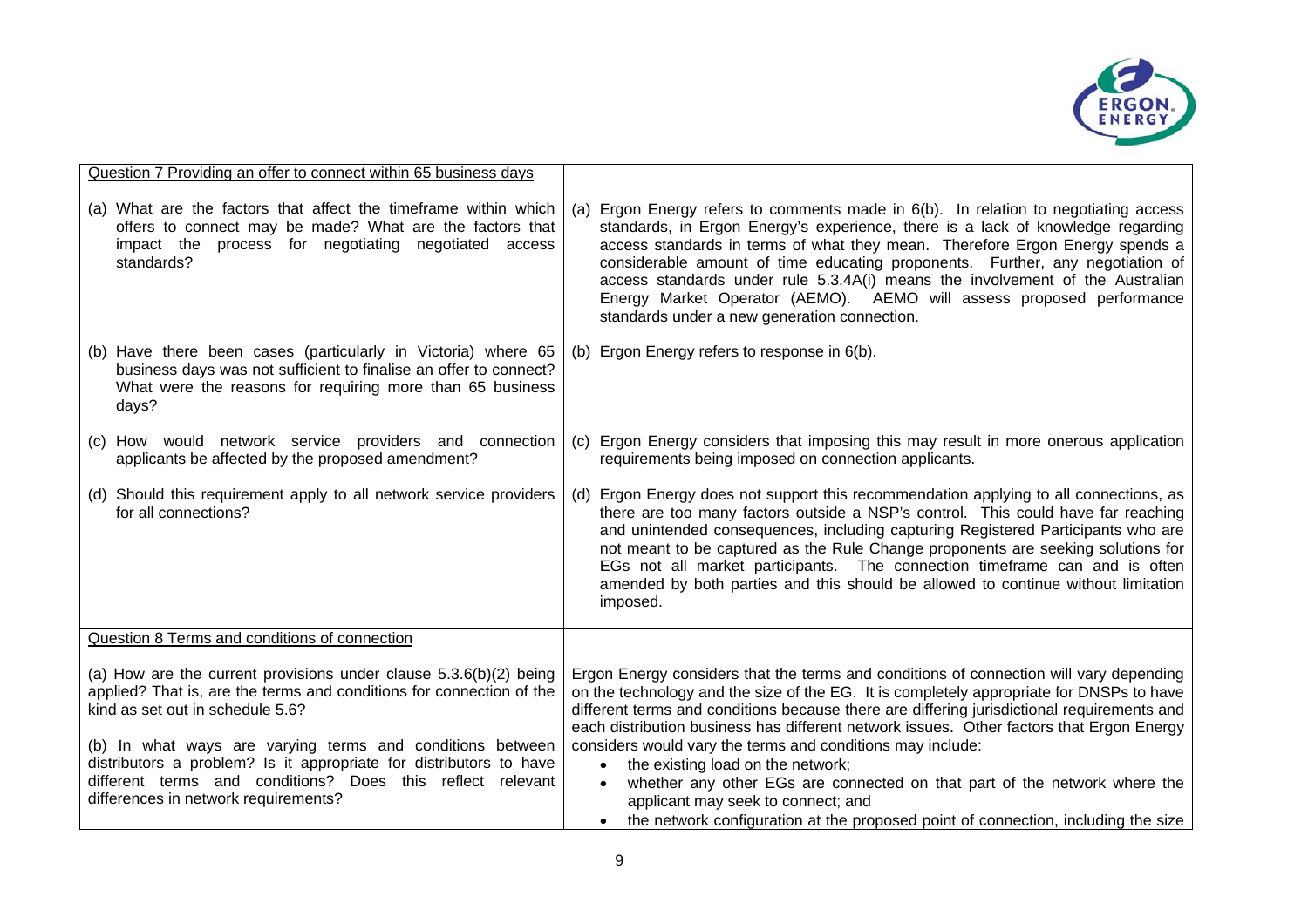

|                                                                                                                                                                                    |     | of the transformer, size and length of low voltage mains and service.                                                                                                                                                                                                                                                                                                                                                                                                                                                                                                                                                                    |
|------------------------------------------------------------------------------------------------------------------------------------------------------------------------------------|-----|------------------------------------------------------------------------------------------------------------------------------------------------------------------------------------------------------------------------------------------------------------------------------------------------------------------------------------------------------------------------------------------------------------------------------------------------------------------------------------------------------------------------------------------------------------------------------------------------------------------------------------------|
| Question 9 Technical standards for EGs                                                                                                                                             |     | At a high level, Ergon Energy supports the development of appropriate access<br>standards. However, we consider that the Rule change should not proceed until they are<br>developed.                                                                                                                                                                                                                                                                                                                                                                                                                                                     |
| (a) Without technical standards currently being in place for EGs,<br>how well has the connection process under Chapter 5 worked<br>in practice? How urgently are standards needed? | (a) | Ergon Energy applies Schedule S5.2 to all EGs of at least 30 MW, and much of it to<br>those below. The smaller generators are not required to meet all the automatic<br>access standards, but some are still relevant. The decision is done on a case-by-<br>case basis, as there is no simple threshold that can be applied, because it depends<br>on where they are connecting in the network.                                                                                                                                                                                                                                         |
|                                                                                                                                                                                    |     | Ergon Energy considers that standards are needed but highlight that there should be<br>a careful and thorough approach taken in developing the standards.                                                                                                                                                                                                                                                                                                                                                                                                                                                                                |
| (b) Would standards for different types/classes of EGs be<br>required?                                                                                                             |     | (b) Yes different standards would be required. For example different requirements may<br>be required for intermittent generation with inverter connected, and co-generators<br>with a significant load component, and non-exporting co-generators.                                                                                                                                                                                                                                                                                                                                                                                       |
|                                                                                                                                                                                    |     | Ergon Energy confirms that there would need to be separate standards for different<br>classes by size, as well, but regard must be had for local network conditions.                                                                                                                                                                                                                                                                                                                                                                                                                                                                     |
| (c) What factors should be taken into consideration in developing<br>such standards? Are there any specific jurisdictional or local<br>requirements?                               | (C) | Whilst developing nationally consistent technical standards is preferred, there are<br>jurisdictional and network configuration differences that cannot be overlooked during<br>the development. Note that in Queensland under rule $9.37.2(d)$ , small generators <sup>5</sup><br>are not required to comply with the conditions of connection set out in schedule 5.2<br>of the Rules. Further, each part of the network has local factors which influence the<br>requirements, such as fault levels and load profiles that should be contemplated<br>while developing standards. Finally jurisdictional safety requirements will vary |

<span id="page-10-0"></span><sup>5</sup> small generators for the purpose of Chapter 10, is defined under Chapter 9 of the Rules as A *Generator* whose *generating system* is *connected* to the Queensland system and has a *nameplate rating*  of less than 5MW.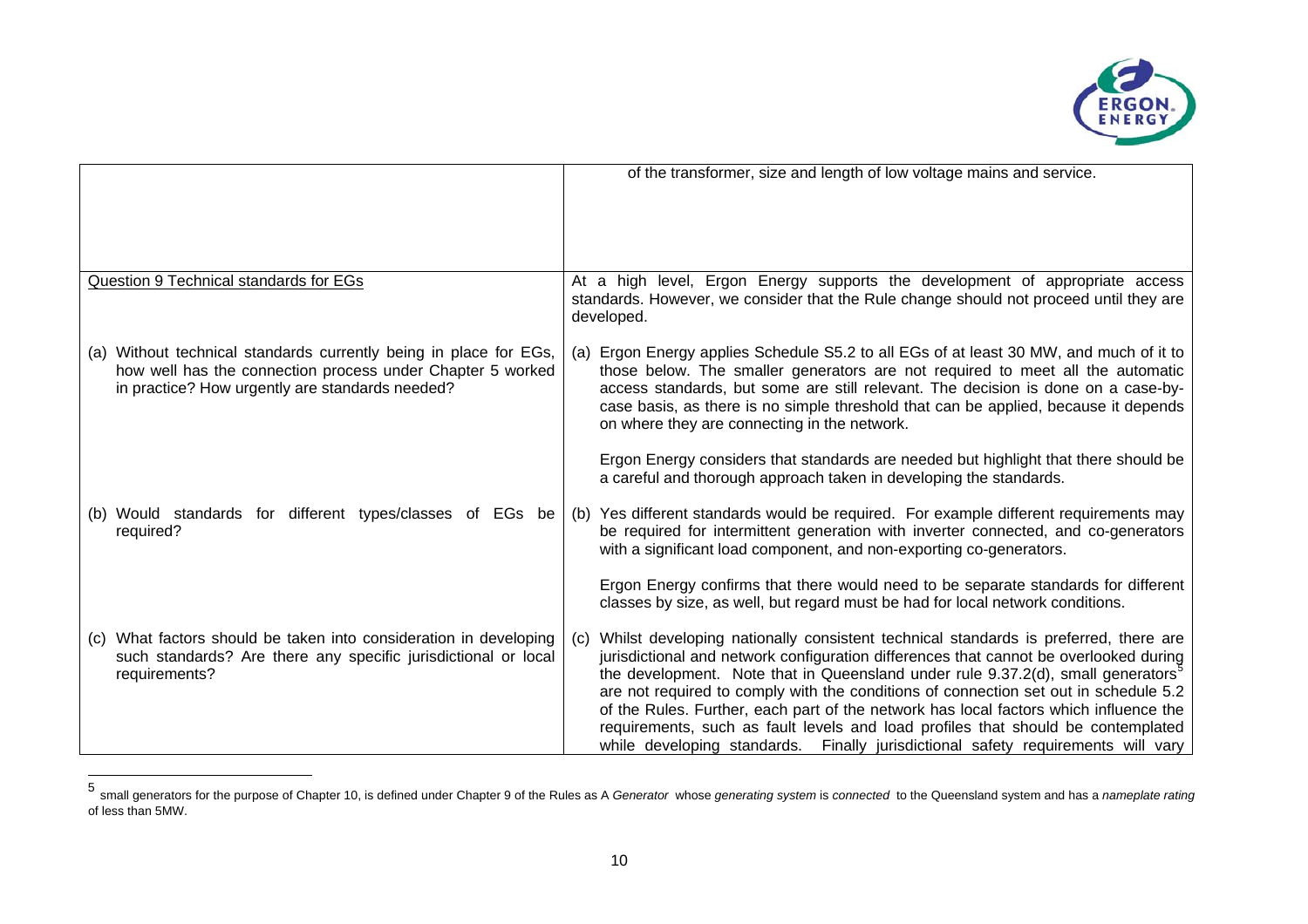

|                                                                                                                                                                                    | between jurisdictions.                                                                                                                                                                                                                                                                                                                                                                                                                                                                                                                                                                                                                                                     |
|------------------------------------------------------------------------------------------------------------------------------------------------------------------------------------|----------------------------------------------------------------------------------------------------------------------------------------------------------------------------------------------------------------------------------------------------------------------------------------------------------------------------------------------------------------------------------------------------------------------------------------------------------------------------------------------------------------------------------------------------------------------------------------------------------------------------------------------------------------------------|
| (d) What should be the scope of such standards? Can all relevant<br>technical requirements be 'standardised'?                                                                      | (d) In Ergon Energy's views standards should be high level with minimal prescription.<br>The underlying problem is that because each connection point is unique there will be<br>exceptions to any broadly generalised standards.                                                                                                                                                                                                                                                                                                                                                                                                                                          |
| Question 10 EGs having an automatic right to export to the grid                                                                                                                    | At a high level Ergon Energy does not support EGs having an automatic right to export.                                                                                                                                                                                                                                                                                                                                                                                                                                                                                                                                                                                     |
| (a) Under what circumstances have EGs not been allowed to export<br>electricity to the network?                                                                                    | (a) Ergon Energy provides the following examples as circumstances where EGs have<br>not been allowed to export where:<br>live-line maintenance or repairs are carried out on the network and the EG may<br>$\bullet$<br>need to be restricted for safety issues;<br>the EG fails to comply with the relevant performance standards in their<br>connection agreement (e.g. appropriate voltage control);<br>they have exceeded their authorised export;<br>abnormal loading conditions exist such that the operation of the EG could cause<br>unacceptable network voltages; and<br>the operation of the EG would compromise the operation of system protective<br>devices. |
| (b) What are the impacts on EGs and other participants when<br>exporting is not allowed?                                                                                           | (b) From a network perspective, when an EG is not allowed to export, this will ensure<br>that the NSP will continue to meets its regulatory obligations including technical and<br>safety obligations.                                                                                                                                                                                                                                                                                                                                                                                                                                                                     |
| (c) Are there circumstances where the ability of EGs to export<br>electricity to the network should be limited? What conditions could<br>be reasonably imposed to limit exporting? | Ergon Energy considers that export should be limited to prevent EGs from breaching<br>performance standards, voltage regulation and where it could adversely affect the<br>quality of supply to other network users or the safety of the network and its users.                                                                                                                                                                                                                                                                                                                                                                                                            |
| (d) What are the costs and benefits of allowing, and not allowing,<br>EGs to export electricity to the network?                                                                    | (d) The benefits that Ergon Energy sees with EGs include:<br>provision of non-network alternatives to conventional network augmentation;<br>$\bullet$<br>reducing greenhouse gas emissions;<br>provision of network support arrangements; and<br>management of peak demand.                                                                                                                                                                                                                                                                                                                                                                                                |
|                                                                                                                                                                                    | The costs associated with the connection of EGs can include:<br>in the event that there is widespread solar photovoltaic (PV) connection of                                                                                                                                                                                                                                                                                                                                                                                                                                                                                                                                |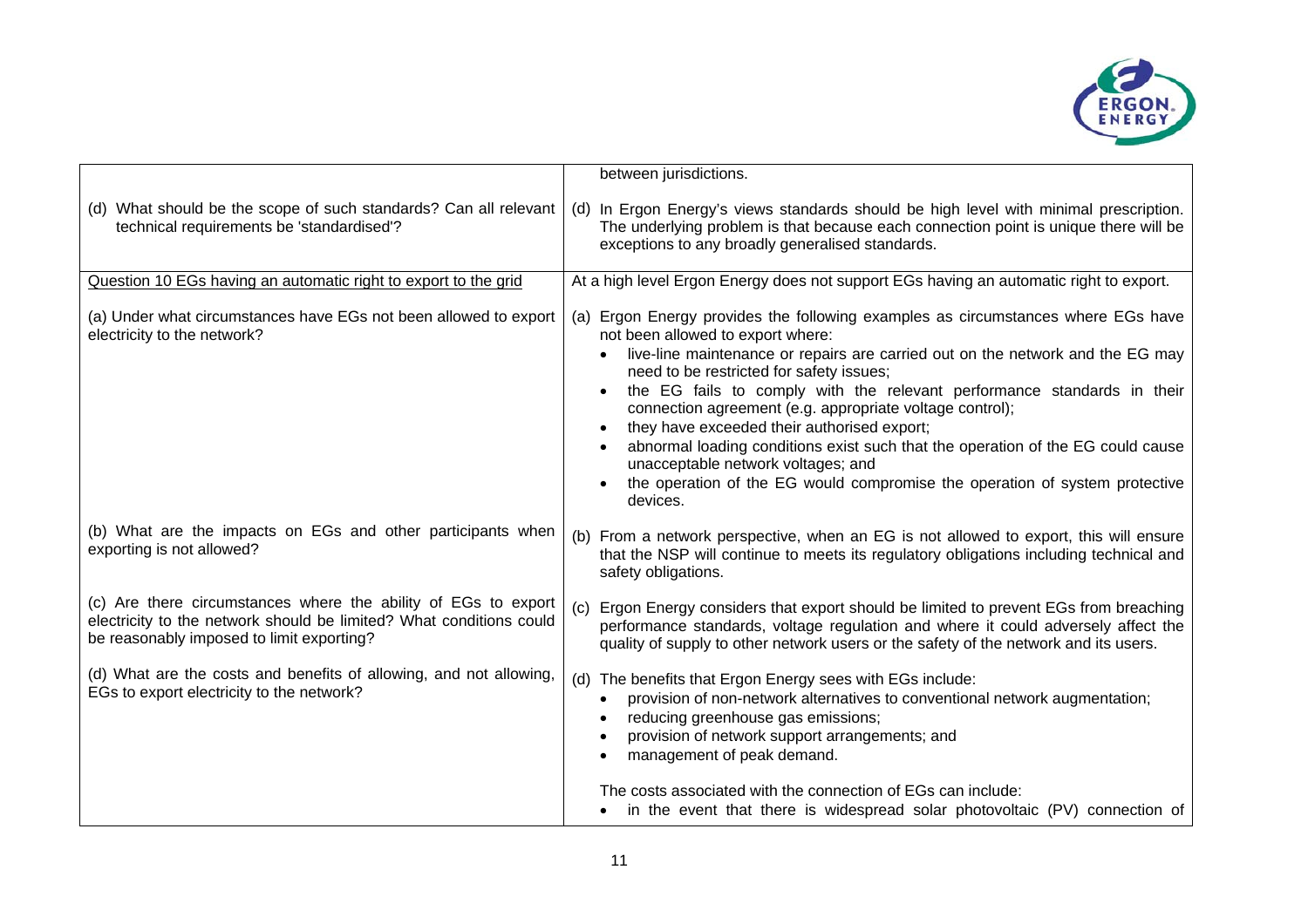

| (e) Is there any basis for EGs to be treated differently to load or<br>other generators? For what reasons?                                                                                                                                                                                                                                                                                                                                                                                                                                                                                                                                                                                                                                                                                                                                      | systems less than 30kW in size, DNSPs are bringing forward capital expenditure<br>to upgrade the network to allow these connections;<br>EGs are not paying shared upstream augmentation costs;<br>inadequate voltage regulation and reactive capability of EGs can lead to<br>depressed voltages on the network; and<br>generating at times when demand is low requires the DNSPs to ensure that<br>additional capacity is available so that the EG can export further on the network.<br>(e) Generators, including EGs are treated differently to load customers for technical<br>reasons. It is mainly because generators are an active connection.                                                                                                                                                                                                                                                                                                                                                                                                                                                                                                                                                                                                                                                    |
|-------------------------------------------------------------------------------------------------------------------------------------------------------------------------------------------------------------------------------------------------------------------------------------------------------------------------------------------------------------------------------------------------------------------------------------------------------------------------------------------------------------------------------------------------------------------------------------------------------------------------------------------------------------------------------------------------------------------------------------------------------------------------------------------------------------------------------------------------|----------------------------------------------------------------------------------------------------------------------------------------------------------------------------------------------------------------------------------------------------------------------------------------------------------------------------------------------------------------------------------------------------------------------------------------------------------------------------------------------------------------------------------------------------------------------------------------------------------------------------------------------------------------------------------------------------------------------------------------------------------------------------------------------------------------------------------------------------------------------------------------------------------------------------------------------------------------------------------------------------------------------------------------------------------------------------------------------------------------------------------------------------------------------------------------------------------------------------------------------------------------------------------------------------------|
| Question 11 Allowing distributors to charge an optional fee for<br>service<br>(a) What are the barriers that prevent network service providers<br>from charging a 'fee for service' under the current arrangements?<br>(b) Is the proposed rule sufficient in identifying what services would<br>be provided for the 'fee for service'? If not, how should the relevant<br>service be specified?<br>(c) What factors should be considered on how such a service<br>should be classified? That is should it be a direct control service or<br>negotiated service? Should the service be on a cost recovery basis<br>only?<br>(d) Should the NER provide any guidelines on how such a fee<br>should be determined or should it be negotiated between a<br>distributor and EG? Should the fee be approved by the AER and, if<br>so, on what basis? | Ergon Energy supports the current process where the AER decides the classification of a<br>DNSP's services and the form of price control to apply to these services as part of a<br>Distribution Determination. This process appropriately determines how the costs<br>associated with a DNSP providing services are to be recovered from customers and on<br>what basis prices are to be determined and approved by the AER throughout a<br>regulatory control period.<br>Ergon Energy also notes the following:<br>Chapter 6 of the NER already provides for a number of factors which the AER must<br>have regard for when classifying a DNSP's services; and<br>The 'fee for service' connection service alluded to by the Rule Change Proponent is<br>not an 'additional service' provided by the DNSP. There is nothing preventing a<br>DNSP charging for the equivalent of this service currently - provided this is<br>consistent with the DNSP's Distribution Determination and its Pricing Proposal<br>approved by the AER.<br>Ergon Energy also questions why it would be necessary for any specific provisions to be<br>introduced into the Rules to cater for any particular classification or cost recovery<br>arrangements that are specific to the 'fee for service' connection service. |
|                                                                                                                                                                                                                                                                                                                                                                                                                                                                                                                                                                                                                                                                                                                                                                                                                                                 |                                                                                                                                                                                                                                                                                                                                                                                                                                                                                                                                                                                                                                                                                                                                                                                                                                                                                                                                                                                                                                                                                                                                                                                                                                                                                                          |